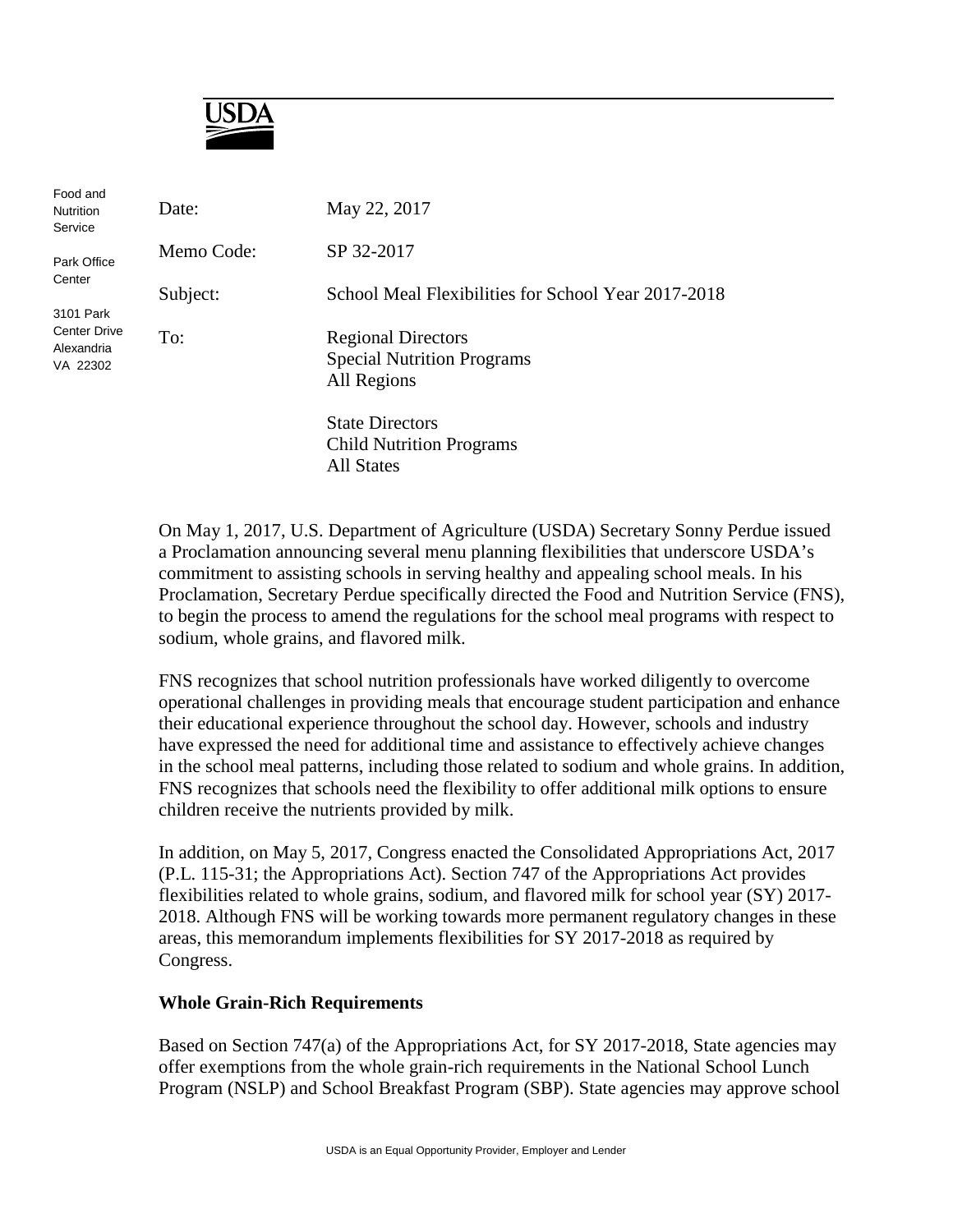food authority (SFA) exemption requests for specific products, if the SFA can demonstrate hardship(s) in procuring, preparing, or serving compliant whole grain-rich products that are accepted by students. Exemptions are allowed for any type of grain product(s) (for example, pasta, bread, brown rice, etc.) and for one or more different products. State agencies that elect to provide exemptions must notify their FNS Regional Office and provide a copy of their exemption process.

SFAs that receive an exemption are considered compliant with the whole grain-rich requirements during an Administrative Review or a performance-based certification review if their grain offerings are consistent with the exemption granted by the State agency and at least half of the grains offered weekly are whole grain-rich. However, at a minimum, SFAs must comply with the SY 2013-2014 requirement to offer at least half of the grains which meet the whole grain-rich criteria.

All exemptions approved by a State agency under SP 33-2016, *Exemption Notice: Requests for Exemption from the School Meals' Whole Grain-Rich Requirement for School Year 2016-2017*, April 29, 2016, may continue under the terms by which they were approved, through SY 2017- 2018, at the discretion of the State agency. Please refer to SP [33-2016](https://fns-prod.azureedge.net/sites/default/files/cn/SP33-2016os.pdf) for further guidance on the exemption process.

## **Sodium Limits**

Under Section 747(b) of the Appropriations Act, for SY 2017-2018, schools must continue to meet Sodium Target 1 (as defined in 7 CFR 210.10(f)(3) and 220.9(f)(3)). FNS will continue to support Program operators in sodium reduction efforts with resources, technical assistance, and information through the FNS *What's Shaking?* and *Team Up for School Nutrition Success*  initiatives as well as through USDA Foods and USDA Recipes. Schools are encouraged to continue to work towards creating low-sodium menus that students enjoy.

## **Low-Fat Flavored Milk**

Finally, under Section 747(c) of the Appropriations Act, through SY 2017-2018, State agencies have the discretion to grant SFAs exemptions allowing service of low-fat (1-percent milk fat), flavored milk through the NSLP and the SBP and as a competitive food available for sale on campus during the school day. In order to qualify for the exemption, schools must demonstrate hardship by documenting a reduction in student milk consumption or an increase in school milk waste.

Although granting exemptions for low-fat, flavored milk is a State option, FNS strongly encourages State agencies to provide this option to interested SFAs. State agencies offering exemptions from the flavored milk requirements must establish a process for evaluating and responding, in a reasonable amount of time, to an SFA's exemption request. Such processes may be modeled on the process used for evaluation of whole grain-rich exemption requests. State agencies that elect to provide exemptions must notify their FNS Regional Office and provide a copy of their exemption process.